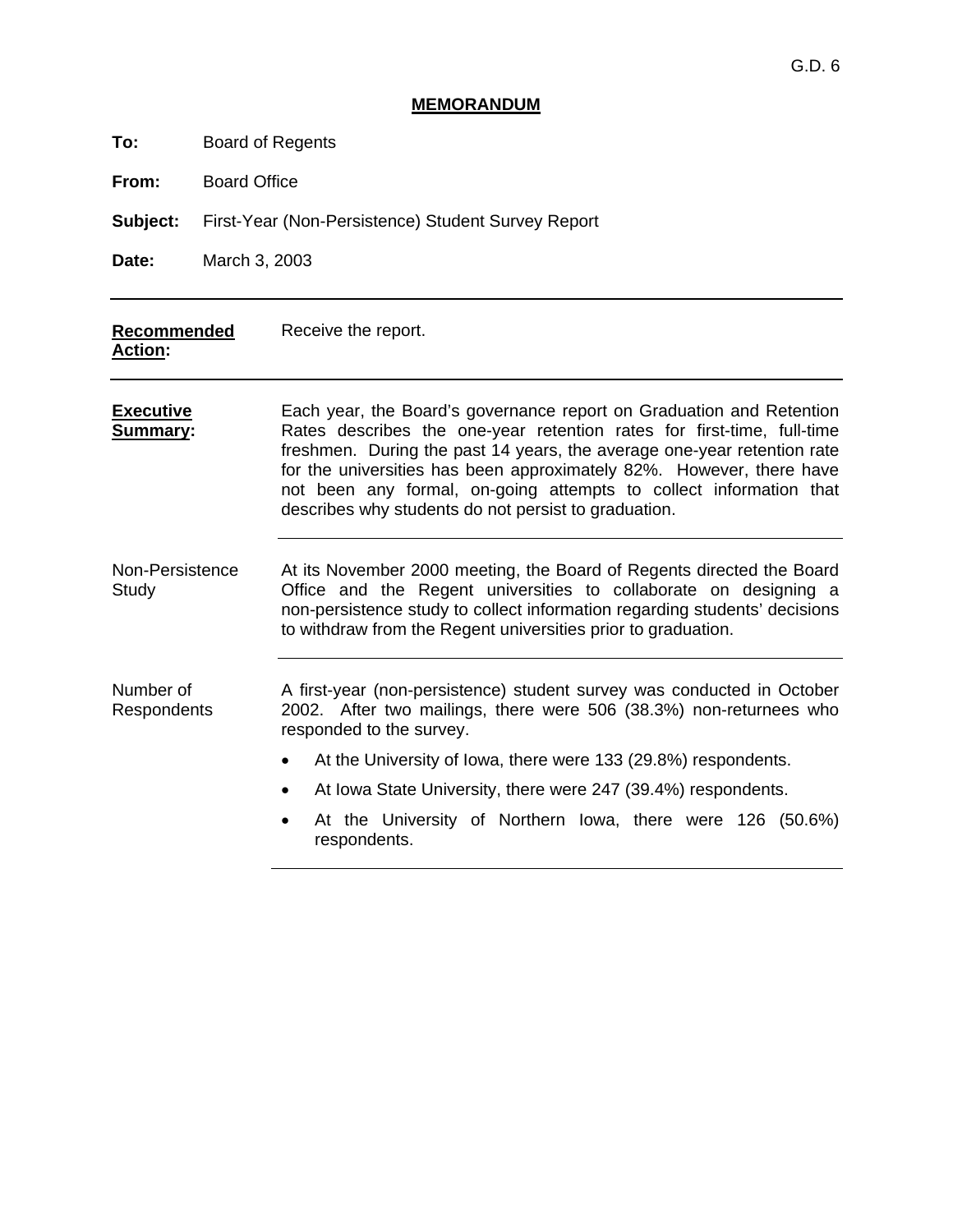| Major Findings -<br>All Respondents<br>(Table 8, pg. 43) | Each institution reported its results using four groups - lowa residents not<br>on academic probation <sup>1</sup> ; lowa residents on academic probation;<br>non-residents not on academic probation; and non-residents on<br>academic probation. For each reason listed on the questionnaire,<br>respondents had an opportunity to indicate if each reason had been a<br>major, minor, or no reason for not returning. |  |  |  |  |  |
|----------------------------------------------------------|--------------------------------------------------------------------------------------------------------------------------------------------------------------------------------------------------------------------------------------------------------------------------------------------------------------------------------------------------------------------------------------------------------------------------|--|--|--|--|--|
|                                                          | The three most frequently occurring major reasons cited by the<br>respondents were increases in tuition and fees (148), transferred to a<br>lower cost institution (133), and did not achieve a feeling of belonging<br>(102). However, most of the reasons listed were not chosen as either a<br>major or minor reason for leaving by the respondents.                                                                  |  |  |  |  |  |
|                                                          | At the University of Iowa, the same three major reasons were cited<br>although in slightly different order - transferred to a lower cost<br>institution (43), increases in tuition and fees (42), and did not achieve<br>a feeling of belonging (30).                                                                                                                                                                    |  |  |  |  |  |
|                                                          | At Iowa State University, the three most frequently occurring major<br>$\bullet$<br>reasons were increases in tuition and fees (74), transferred to a<br>lower cost institution (62), and classes too large (54). The fourth<br>most frequently occurring major reason was did not achieve a feeling<br>of belonging (53).                                                                                               |  |  |  |  |  |
|                                                          | At the University of Northern Iowa, the most frequently occurring<br>major reasons were increases in tuition and fees (32), desired<br>program was not available (30), transferred to a lower cost institution<br>(28), and needed courses not available (28).                                                                                                                                                           |  |  |  |  |  |
| <b>Link to Strategic</b><br>Plan:                        | This report addresses the following strategy and action step in the<br>Board's Strategic Plan:                                                                                                                                                                                                                                                                                                                           |  |  |  |  |  |
|                                                          | <b>Strategy 2.1.1.0</b><br>Analyze<br>where<br>appropriate,<br>make<br>and,<br>recommendations to increase access and retention<br>at Regent institutions.                                                                                                                                                                                                                                                               |  |  |  |  |  |
|                                                          | Develop and implement effective strategies for<br>Action Step 2.1.1.2<br>retention of students.                                                                                                                                                                                                                                                                                                                          |  |  |  |  |  |
| الممبرز معمرات                                           | consider to John Cardner, avecutive director of the Deliau Contar on the                                                                                                                                                                                                                                                                                                                                                 |  |  |  |  |  |

**Background:** According to John Gardner, executive director of the Policy Center on the First Year of College at Brevard College, the first-year experience is the key factor in a student's success in college. In his book, Leaving College, Vincent Tinto describes the factors affecting non-persistence as either individual or institutional. He also characterizes departures as institutional (leaving the school) or systems (leaving education).

 1 Students are placed on probation as a warning that their academic progress is not satisfactory and that their academic performance must be improved to avoid dismissal from the university.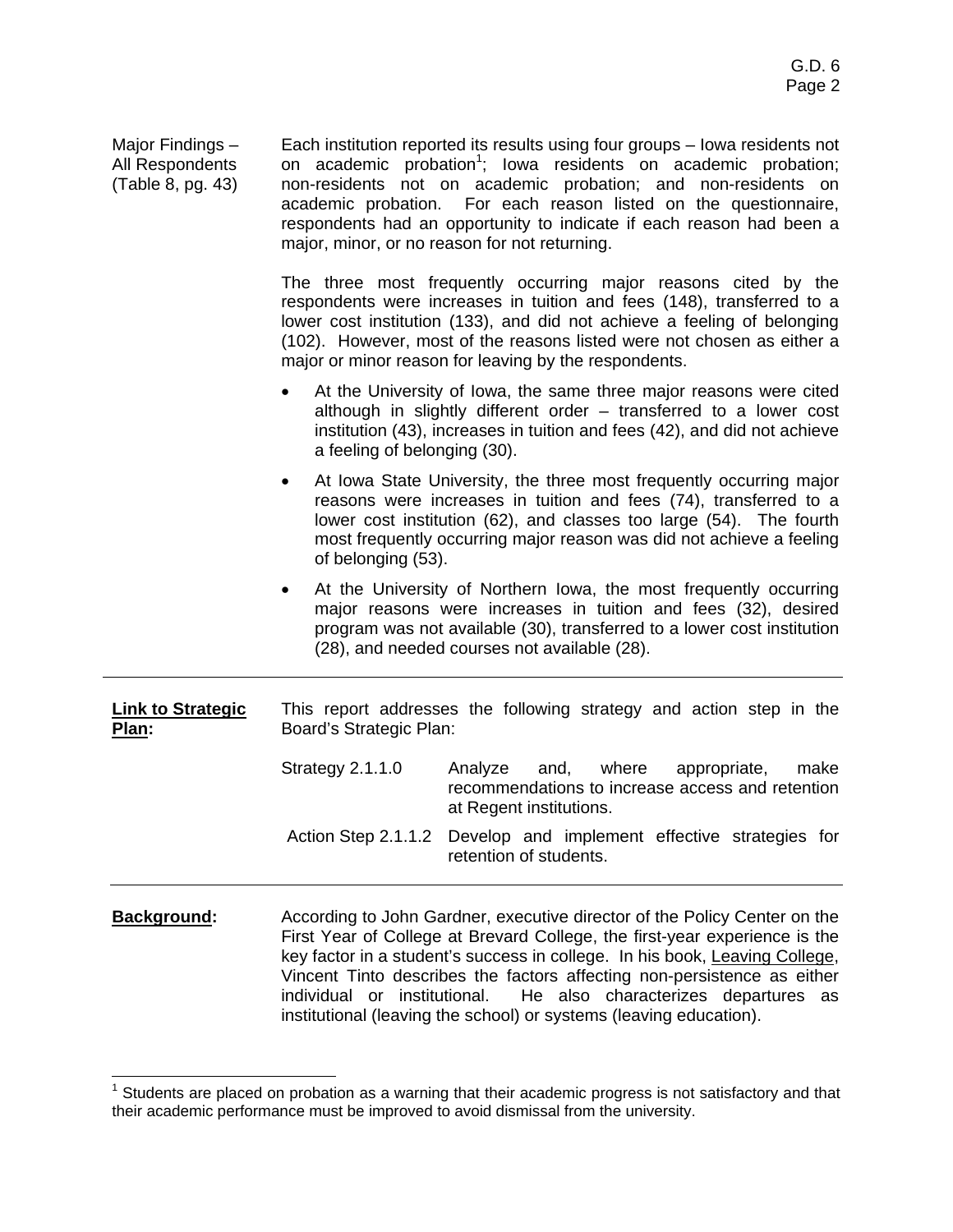Tinto uses the terms "adjustment," "difficulty," "incongruence," and "isolation" to describe the major institutional causes of student departure. Furthermore, he indicates that "the ability of institutions to retain students lies less in the formal programs they devise than it does in the underlying orientation toward students which directs their activities."

Purpose of Report This report describes the reasons identified by former students for not returning to their entering university. The purpose of this report is to enable the Board of Regents to monitor the accomplishment of goals contained in the Board's Strategic Plan and to evaluate the need for new policy development in specific areas.

## **Analysis:**

One-Year Retention Rates The one-year retention rates for the entering classes of 2001 were 82.5% at SUI, 83.4% at ISU, and 81.4% at UNI.

Understanding Attrition According to Tinto, "institutions must assess the character of student retention" by determining the reasons why students leave. Institutions need to assess the "character of student experiences within the institution to determine how those experiences are linked to different forms of student progression and departure."

Design of First-Year Student Survey Between Fall 2000 and Spring 2002, the Board Office and the Regent universities worked collaboratively to design a process, including a common survey instrument and cover letter, and methodology for collecting, analyzing, and reporting non-persistence data. The survey instrument had three major categories of reasons for not returning – academic, financial, and personal.

A copy of the questionnaire and cover letter is included on pages 72-73.

Study **Cohort** The study cohort included all first-time, full-time students who enrolled at one of the Regent universities in Fall 2001 and did not return to the same university in Fall 2002. Students who were not eligible to return to the university in Fall 2002 were not included in the study. International students and students who could not be contacted (e.g., due to incorrect addresses) were also excluded from the study.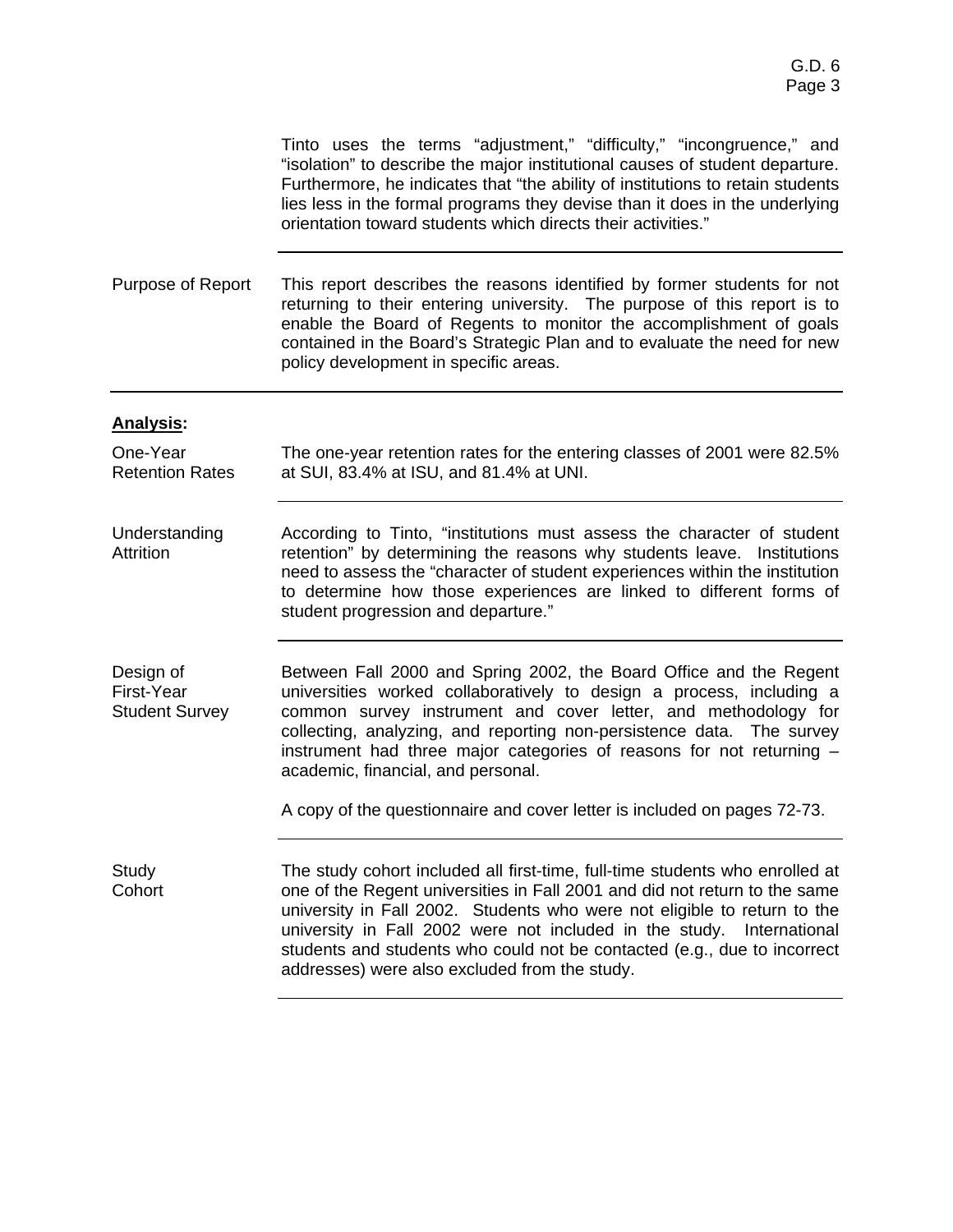- Data Collection In October 2002, each Regent university mailed the survey instrument and a cover letter signed by its president to the survey cohort. The total number of non-returnees in Fall 2002 was 1,854; 1,322 non-returnees were contacted; 532 non-returnees were not included in the study.
	- The University of Iowa had 711 non-returnees in Fall 2002 and 446 were contacted; 265 non-returnees were not included in the study.
	- Iowa State University had 760 non-returnees in Fall 2002 and 627 were contacted; 133 non-returnees were not included in the study.
	- The University of Northern Iowa had 383 non-returnees in Fall 2002 and 249 were contacted; 134 non-returnees were not included in the study.

Number of Respondents After two mailings, there were 506 (38.3%) non-returnees who responded to the survey. There were 348 (68.8%) respondents who were residents and 158 (31.2%) respondents who were non-residents.

- At the University of Iowa, there were 133 (29.8%) respondents. Seventy-one respondents (53.4%) were residents; 62 (46.6%) were non-residents.
- At Iowa State University, there were 247 (39.4%) respondents. One hundred and sixty-one respondents (65.2%) were residents; 86 (34.8%) were non-residents.
- At the University of Northern Iowa, there were 126 (50.6%) respondents. One hundred and sixteen (92.1%) were residents; 10 (7.9%) were non-residents.

The following limitations apply to this study:

- The response rate was lower than preferred. UNI is to be commended for achieving a response rate greater than 50%.
- The responses do not necessarily represent the choices of all non-respondents; therefore, it would not be possible to generalize the results to the total population.
- The results are limited to the study participants who responded to specific items. In most cases, study participants either did not identify a major or minor reason for leaving or did not respond at all to specific items. Therefore, it was not possible to understand the "real" reasons why those students did not return.
- While the survey was administered within a relatively short time after non-reenrollment, the responses could be tainted by elapsed time.

Study **Limitations**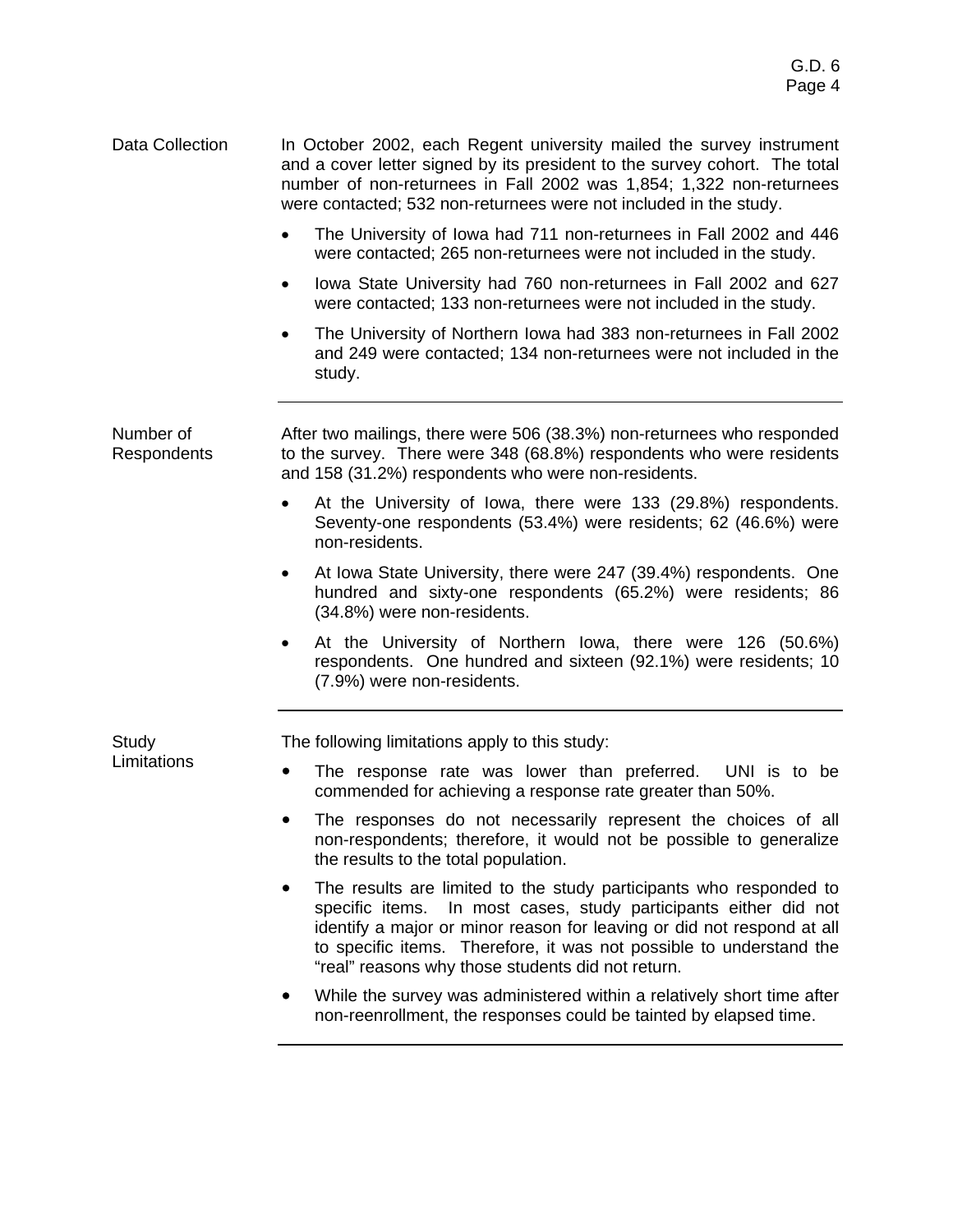G.D. 6 Page 5

| <b>TABLE A</b>                                    |
|---------------------------------------------------|
| SUMMARY OF FIRST-YEAR STUDENT SURVEY PARTICIPANTS |

|                                                          | Resident           | Non-Resident    | Total          |
|----------------------------------------------------------|--------------------|-----------------|----------------|
| Number in Fall 2001 Cohort                               |                    |                 |                |
| University of Iowa                                       | 2,356              | 1,649           | 4,005          |
| Iowa State University                                    | 3,297              | 1,300           | 4,597          |
| University of Northern Iowa                              | $\overline{1,}945$ | 119             | 2,064          |
| <b>Regent Total</b>                                      | 7,598              | 3,068           | 10,666         |
|                                                          |                    |                 |                |
| <b>Number of Cohort Non-Returnees in Fall 2002</b>       |                    |                 |                |
| University of Iowa                                       | 406                | 308             | 714            |
| <b>Iowa State University</b>                             | 526                | 234             | 760            |
| University of Northern Iowa                              | $\frac{1}{343}$    | 40              | 383            |
| <b>Regent Total</b>                                      | 1,275              | 582             | 1,857          |
|                                                          |                    |                 |                |
| Number of Cohort Non-Returnees Ineligible to Return      |                    |                 |                |
| University of Iowa                                       | 157                | 85              | 242            |
| Iowa State University                                    | 92                 | 36              | 128            |
| University of Northern Iowa                              | 117                | 12              | 129            |
| <b>Regent Total</b>                                      | 366                | 133             | 499            |
| Number of Cohort Non-Returnees Not Available for Contact |                    |                 |                |
| University of Iowa                                       | 9                  | 14              | 23             |
| Iowa State University                                    | $\mathbf 0$        | $\overline{5}$  | $\overline{5}$ |
| University of Northern Iowa                              | 3                  | $\overline{2}$  | 5              |
| <b>Regent Total</b>                                      | $\overline{12}$    | $\overline{21}$ | 33             |
|                                                          |                    |                 |                |
| <b>Number of Cohort Non-Returnees Contacted</b>          |                    |                 |                |
| University of Iowa                                       | 237                | 209             | 446            |
| Iowa State University                                    | 434                | 193             | 627            |
| University of Northern Iowa                              | 223                | 26              | 249            |
| <b>Regent Total</b>                                      | 894                | 428             | 1,322          |
|                                                          |                    |                 |                |
| <b>Number of Respondents</b>                             |                    |                 |                |
| University of Iowa                                       | 71                 | 62              | 133            |
| Iowa State University                                    | 161                | 86              | 247            |
| University of Northern Iowa                              | 116                | 10              | 126            |
| <b>Regent Total</b>                                      | 348                | 158             | 506            |

Table B (pg. 6) Table B describes the characteristics of the respondents, including their current employment status, their student status, their current educational goals, and plans to re-enroll at the first university. The majority of the respondents (424/83.8%) are currently enrolled as students. Resident students are enrolled either in an Iowa community college or another Regent university. Non-resident students are enrolled in an out-of-state institution. The majority of non-returnees (449/88.7%) did not plan to re-enroll in the same institution.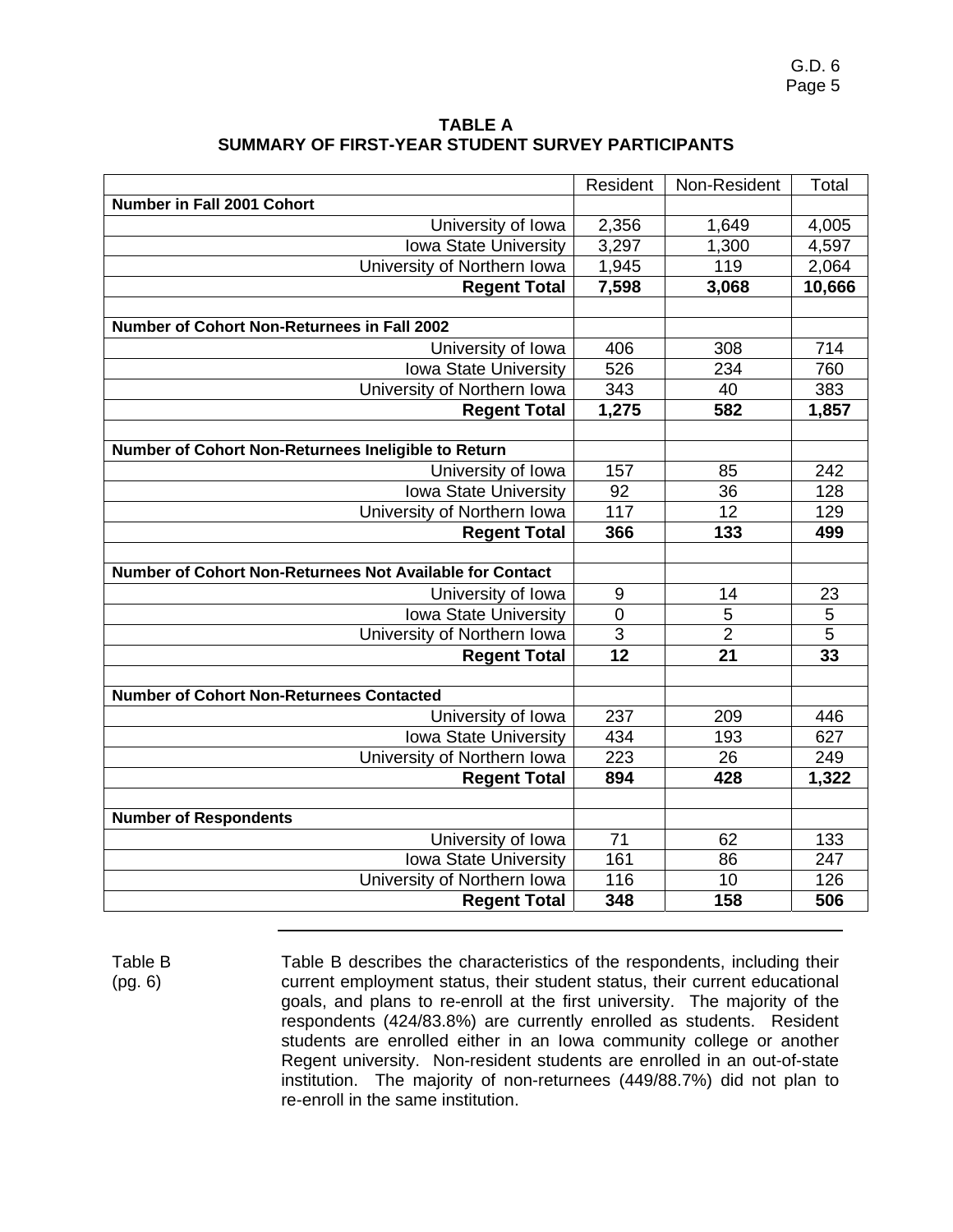G.D. 6 Page 6

| <b>TABLE B</b>                                                  |
|-----------------------------------------------------------------|
| <b>CHARACTERISTICS OF FIRST-YEAR STUDENT SURVEY RESPONDENTS</b> |

|                                                             | <b>RESIDENT</b> |               |                | NON-RESIDENT |                  |               |                         |           |  |
|-------------------------------------------------------------|-----------------|---------------|----------------|--------------|------------------|---------------|-------------------------|-----------|--|
|                                                             |                 | Not Probation |                | Probation    |                  | Not Probation |                         | Probation |  |
|                                                             | $\#$            | $\%$          | $\#$           | $\%$         | $\#$             | %             | $\#$                    | $\%$      |  |
| Number of cohort non-returnees contacted                    | 691             |               | 203            |              | 360              |               | 68                      |           |  |
|                                                             |                 |               |                |              |                  |               |                         |           |  |
| Number of respondents                                       | 306             | 44.3%         | 42             | 20.7%        | 145              | 40.3%         | 13                      | 19.1%     |  |
|                                                             |                 |               |                |              |                  |               |                         |           |  |
| <b>Question 1. Current Employment Status</b>                |                 |               |                |              |                  |               |                         |           |  |
| Number employed full-time                                   | 49              | 16.0%         | 11             | 26.2%        | 10               | 6.9%          | 0                       | 0.0%      |  |
| Number employed part-time                                   | 157             | 51.3%         | 23             | 54.8%        | 68               | 46.9%         | 3                       | 23.1%     |  |
| Number not employed and not seeking employment              | 64              | 20.9%         | 4              | 9.5%         | 52               | 35.9%         | $\, 8$                  | 61.5%     |  |
| Number not employed and seeking employment                  | 21              | 6.9%          | $\overline{2}$ | 4.8%         | 12               | 8.3%          | $\overline{2}$          | 15.4%     |  |
| Number in the Armed Forces                                  | 8               | 2.6%          | $\overline{2}$ | 4.8%         | $\boldsymbol{2}$ | 1.4%          | $\mathbf 0$             | 0.0%      |  |
| Total 299                                                   |                 | 97.7%         | 42             | 100.0%       | 144              | 99.3%         | 13                      | 100.0%    |  |
|                                                             |                 |               |                |              |                  |               |                         |           |  |
| <b>Question 2. Student Status</b>                           |                 |               |                |              |                  |               |                         |           |  |
| Number enrolled as a student                                | 249             | 81.4%         | 27             | 64.3%        | 136              | 93.8%         | 12                      | 92.3%     |  |
| Number not enrolled as a student                            | 50              | 16.3%         | 15             | 35.7%        | 8                | 5.5%          | 1                       | 7.7%      |  |
| Total                                                       | 299             | 97.7%         | 42             | 100.0%       | 144              | 99.3%         | 13                      | 100.0%    |  |
|                                                             |                 |               |                |              |                  |               |                         |           |  |
| Type of institution enrolled in:                            |                 |               |                |              |                  |               |                         |           |  |
| Number in another Regent university                         | 69              | 22.5%         | $\mathbf 0$    | 0.0%         | 0                | 0.0%          | 0                       | 0.0%      |  |
| Number in an lowa community college                         | 98              | 32.0%         | 12             | 28.6%        | 5                | 3.4%          | $\pmb{0}$               | 0.0%      |  |
| Number in an Iowa private college/university                | 35              | 11.4%         | $\overline{7}$ | 16.7%        | 1                | 0.7%          | $\mathbf 0$             | 0.0%      |  |
| Number in an out of state institution                       | 48              | 15.7%         | 5              | 11.9%        | 131              | 90.3%         | 12                      | 92.3%     |  |
| Number can't determine type of institution                  | 1               | 0.3%          | 0              | 0.0%         | $\mathbf 0$      | 0.0%          | 0                       | 0.0%      |  |
| Total 251                                                   |                 | 82.0%         | 24             | 57.1%        | 137              | 94.5%         | 12                      | 92.3%     |  |
|                                                             |                 |               |                |              |                  |               |                         |           |  |
| <b>Question 3. Current Educational Goal</b>                 |                 |               |                |              |                  |               |                         |           |  |
| Number who chose associate's degree                         | 43              | 14.1%         | 10             | 23.8%        | 3                | 2.1%          | 1                       | 7.7%      |  |
| Number who chose bachelor's degree                          | 167             | 54.6%         | 10             | 23.8%        | 98               | 67.6%         | $\,6$                   | 46.2%     |  |
| Number who chose graduate or professional degree            | 54              | 17.6%         | 8              | 19.0%        | 30               | 20.7%         | $\overline{\mathbf{4}}$ | 30.8%     |  |
| Number who said unsure                                      | 23              | 7.5%          | 12             | 28.6%        | 11               | 7.6%          | 1                       | 7.7%      |  |
| Number who said other                                       | 9               | 2.9%          | $\overline{2}$ | 4.8%         | $\overline{2}$   | 1.4%          | $\mathbf 0$             | 0.0%      |  |
| Total 296                                                   |                 | 96.7%         | 42             | 100.0%       | 144              | 99.3%         | 12                      | 92.3%     |  |
|                                                             |                 |               |                |              |                  |               |                         |           |  |
| <b>Question 4. Plans to Re-Enroll</b>                       |                 |               |                |              |                  |               |                         |           |  |
| Number who plan to re-enroll in same institution            | 30              | 9.8%          | 5              | 11.9%        | 7                | 4.8%          | 1                       | 7.7%      |  |
| Number who do not plan to re-enroll in same institution 266 |                 | 86.9%         | 34             | 81.0%        | 137              | 94.5%         | 12                      | 92.3%     |  |
| Total 296                                                   |                 | 96.7%         | 39             | 92.9%        | 144              | 99.3%         | 13                      | 100.0%    |  |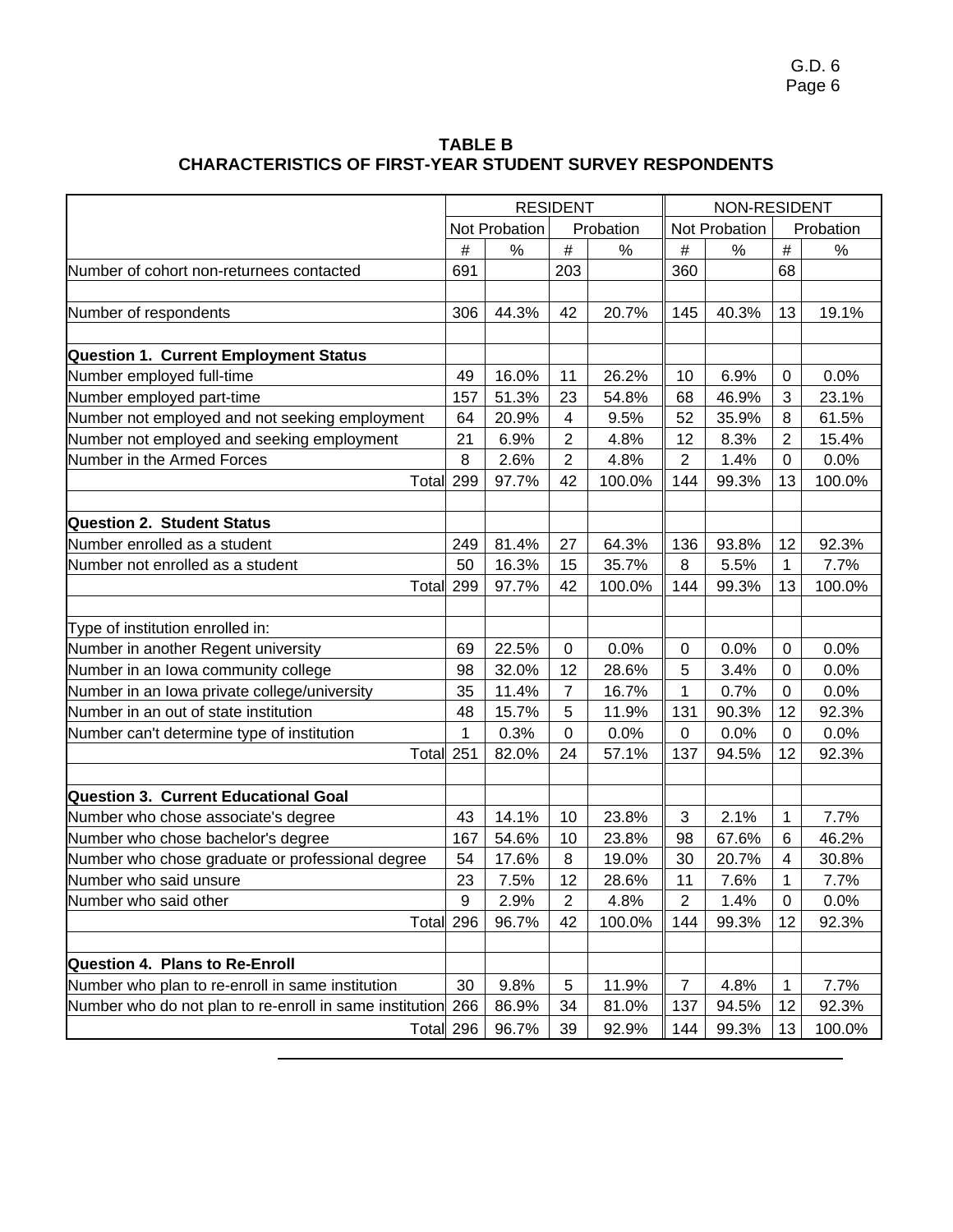Residents Not on Probation (Tables 4-4C, pgs. 21-26)

For the 306 residents not on probation who responded to the survey, the most frequently occurring major reasons for leaving included:

- $\blacksquare$  increases in tuition and fees (65);
- $\blacksquare$  classes too large (63);
- $\Box$  desired program was not available (61); and
- $\Box$  did not achieve a feeling of belonging (57).
- At the University of Iowa, the most frequent major reasons for leaving cited by residents not on probation included the following:
	- $\Box$  classes too large (15);
	- $\blacksquare$  transferred to a lower cost institution (15);
	- $\Box$  quality of instruction did not meet my expectations (13);
	- $\blacksquare$  increases in tuition and fees (13); and
	- $\Box$  did not achieve a feeling of belonging (13).
- At Iowa State University, the most frequent major reasons for leaving cited by residents not on probation included:
	- $\blacksquare$  classes too large (36);
	- $\blacksquare$  desired program not available (27);
	- $\blacksquare$  increases in tuition and fees (27);and
	- $\blacksquare$  did not achieve a feeling of belonging (26).
- At the University of Northern Iowa, the most frequent major reasons for leaving cited by residents not on probation included:
	- $\blacksquare$  desired program not available (25);
	- $\blacksquare$  increases in tuition and fees (25); and
	- $\Box$  needed courses not available (23).

Non-Residents Not on Probation (Tables 6-6C, pgs. 33-38)

For the 145 non-residents not on probation who responded to the survey, the most frequently occurring major reasons for leaving included:

- $\blacksquare$  transferred to lower cost institution (66); and
- $\blacksquare$  increases in tuition and fees (66).

Non-residents not on probation who were non-returnees at SUI, ISU, and UNI identified the same two major reasons for leaving.

Residents on Probation (Tables 5-5C, pgs. 27-32)

Interestingly, the major reasons identified by residents on probation were academic reasons – student:

- $\Box$  poor academic performance (17);
- $\Box$  academically unprepared for courses (14);
- $\blacksquare$  inadequate study techniques or habits (14); and
- $\Box$  undecided about my major or vocation (14).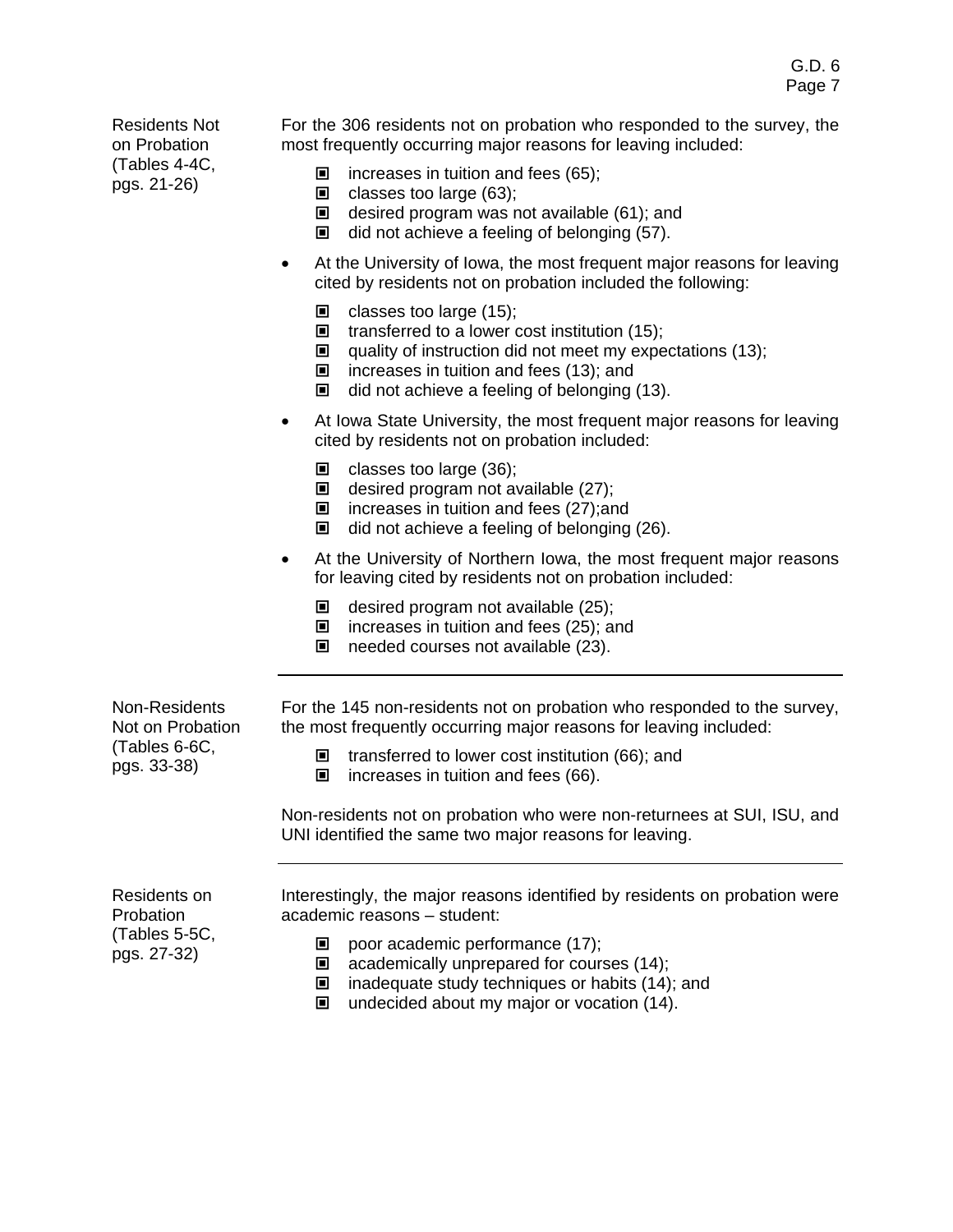- At the University of Iowa, the major reasons most frequently cited for leaving by residents on probation included:
	- $\blacksquare$  undecided about my major or vocation (4);
	- $\Box$  academically unprepared for courses (3);
	- $\blacksquare$  inadequate study techniques or habits (3); and
	- $\Box$  desired program was not available (3).
- At Iowa State University, a major reason for leaving cited by residents on probation was poor academic performance (11). Other major reasons included:
	- $\Box$  academically unprepared for courses (7);
	- $\blacksquare$  undecided about my major or vocation (7);
	- $\Box$  did not have enough money to continue (7);
	- $\blacksquare$  increases in tuition and fees (7); and
	- $\blacksquare$  unmotivated or tired of school (7).
- ! At the University of Northern Iowa, a major reason for leaving cited by residents on probation was inadequate study techniques or habits (5). Other major reasons included:
	- $\Box$  academically unprepared for courses (4);
	- $\Box$  poor academic performance (4);
	- $\blacksquare$  increases in tuition and fees (4);
	- $\Box$  unmotivated or tired of school (4); and
	- $\blacksquare$  too much social life (4).

Non-Residents on Probation (Tables 7-7C, pgs. 39-43)

- For the 13 non-residents on probation who responded to the survey, the major reasons for leaving were a combination of academic and financial:
	- $\blacksquare$  transferred to a lower cost institution (7);
	- $\Box$  poor academic performance (6);
	- $\Box$  quality of instruction did not meet my expectations (5);
	- $\Box$  classes too large (5); and
	- $\blacksquare$  increases in tuition and fees (5).
- At the University of Iowa, there were only four respondents who were non-residents on probation. Half of them identified the following:
	- poor academic performance  $(2)$ ;
	- $\Box$  courses were not interesting (2);
	- $\Box$  quality of instruction did not meet my expectations (2);
	- $\blacksquare$  increases in tuition and fees (2); and
	- $\blacksquare$  emotional (2).
- At Iowa State University, the most frequent major reasons for leaving cited by non-residents on probation included:
	- $\blacksquare$  transferred to a lower cost institution (5);
	- $\Box$  classes too large (4); and
	- $\Box$  did not achieve a feeling of belonging (4).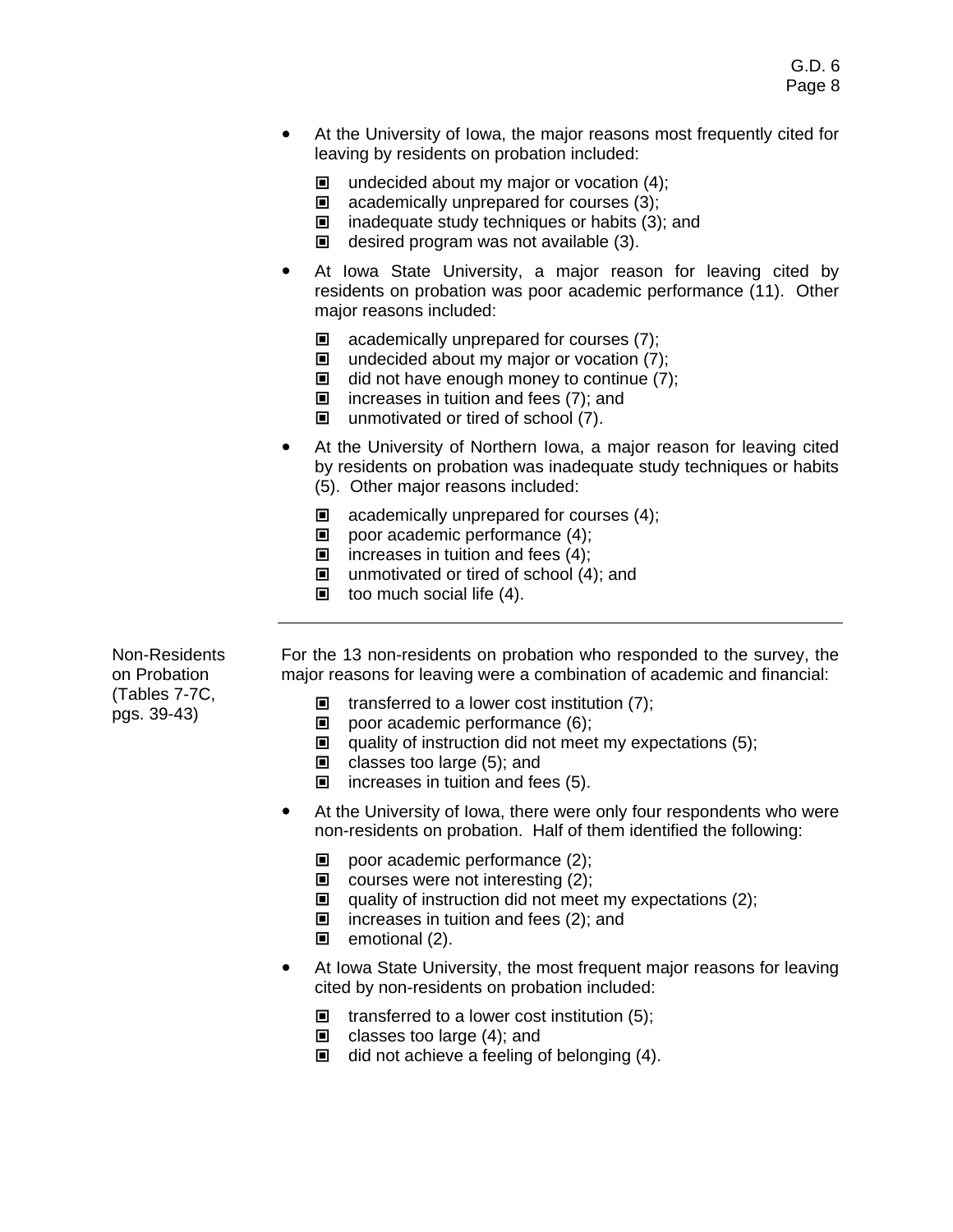- At the University of Northern Iowa, there was only one respondent who was a non-resident on probation. The major reasons cited by this respondent included:
	- $\blacksquare$  poor academic performance;
	- $\Box$  courses were not interesting; and
	- $\blacksquare$  a number of financial reasons.

Implications of Study Because of the limitations cited earlier, it would be difficult to base institutional change solely on these results. However, the results can be used in combination with other institutional data collection efforts to understand the myriad reasons why students do not persist to graduation at the entering institution and to develop appropriate intervention strategies.

> While a variety of reasons for leaving are personal and probably cannot be dealt with by the institutions, there are others, such as not achieving a feeling of belonging and classes too large, that the institutions might develop intervention strategies to assist students in their transition from high school to college life

Diana

Approved:

dg/h/aa/leaver studies/spring03/mar03gd6.doc